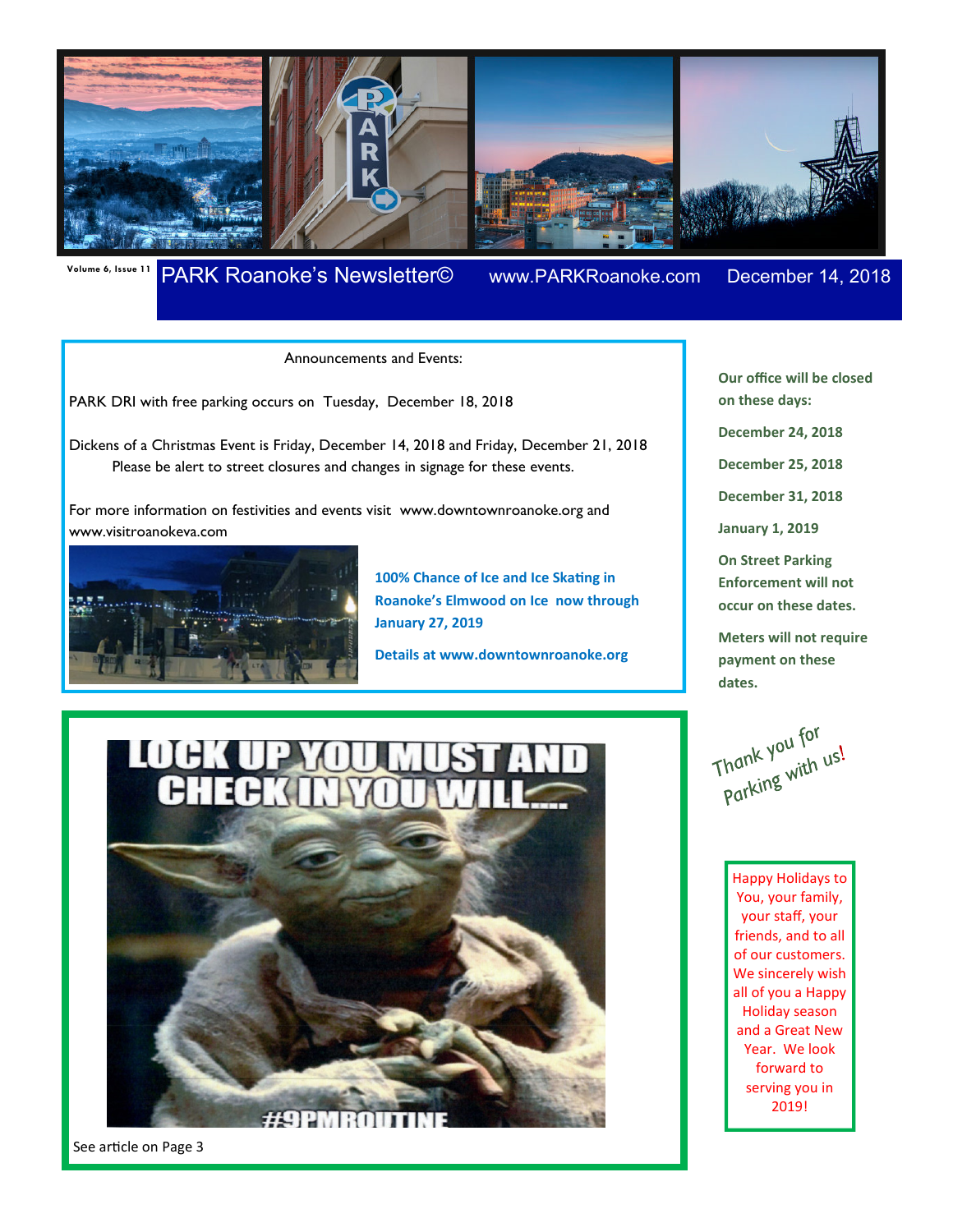

*Payments for Monthly Parking and Citations may be paid on-line or over a toll free telephone line.* 

www.PARKRoanoke.com/payments or dial

1-888-272-9829 Option 3 and Use Jurisdiction Code 6246 A nominal processing fee applies to credit/debit card/e-check payments.

PARK Roanoke P. O. Box 83 Roanoke, VA 24002 117 Church Avenue, SW Roanoke, VA 24011

Phone: 540-343-0585 Fax: 540-342-6447 E-mail: parking@PARKRoanoke.com

#### **Winter Driving and Preparation Information from PARK Roanoke**

#### **At Home:**

To be prepared for icy or snow conditions, such as the loss of electricity or water, keep the items listed below on hand: Flashlight and extra batteries

Battery powered NOAA Weather Radio and portable AM/FM radio to receive emergency information

An emergency supply of water and non-perishable foods.

First Aid Kit

Heating Fuel

Emergency heating sources (fire place, wood stove, space heater)

Fire extinguisher and smoke detector

### **On the Road:**

The following checklist will help when driving in winter weather: Exercise caution and drive slowly when operating a vehicle during ice or snow conditions. Make sure your tires are properly inflated Take extra caution on bridges and overpasses Carry a Winter Survival Kit in your trunk Keep the gas tank near full to prevent ice in the tank and fuel lines and to prevent running out of gas if caught in a traffic jam Let someone know your primary and alternate routes and anticipated timetable

### **Winterize your vehicle:**

Check your wipers, tires, lights, and fluid levels including radiator, windshield washer, power steering, oil and brakes regularly. Lubricate door and trunk locks with lubricant to prevent them from freezing

### **When Driving:**

Accelerate and decelerate slowly Drive slowly The normal dry pavement following distance of three to four seconds should be increased to eight to ten seconds

### **Know your brakes**

Make sure your tires have good tread Don't stop if you can avoid it Don't stop going up a hill …...Stay Home, don't go out unless absolutely necessary. Accelerate and decelerate slowly. ... Drive slowly. ...



The normal dry pavement following distance of three to four seconds should be increased to eight to ten seconds. ...

No matter how well the snow and ice is removed from parking lots and sidewalks, pedestrians will still encounter some slippery *surfaces when walking outdoors in the winter. Be careful and watch for black ice.* 

For more information visit us at www.PARKRoanoke.com/safety